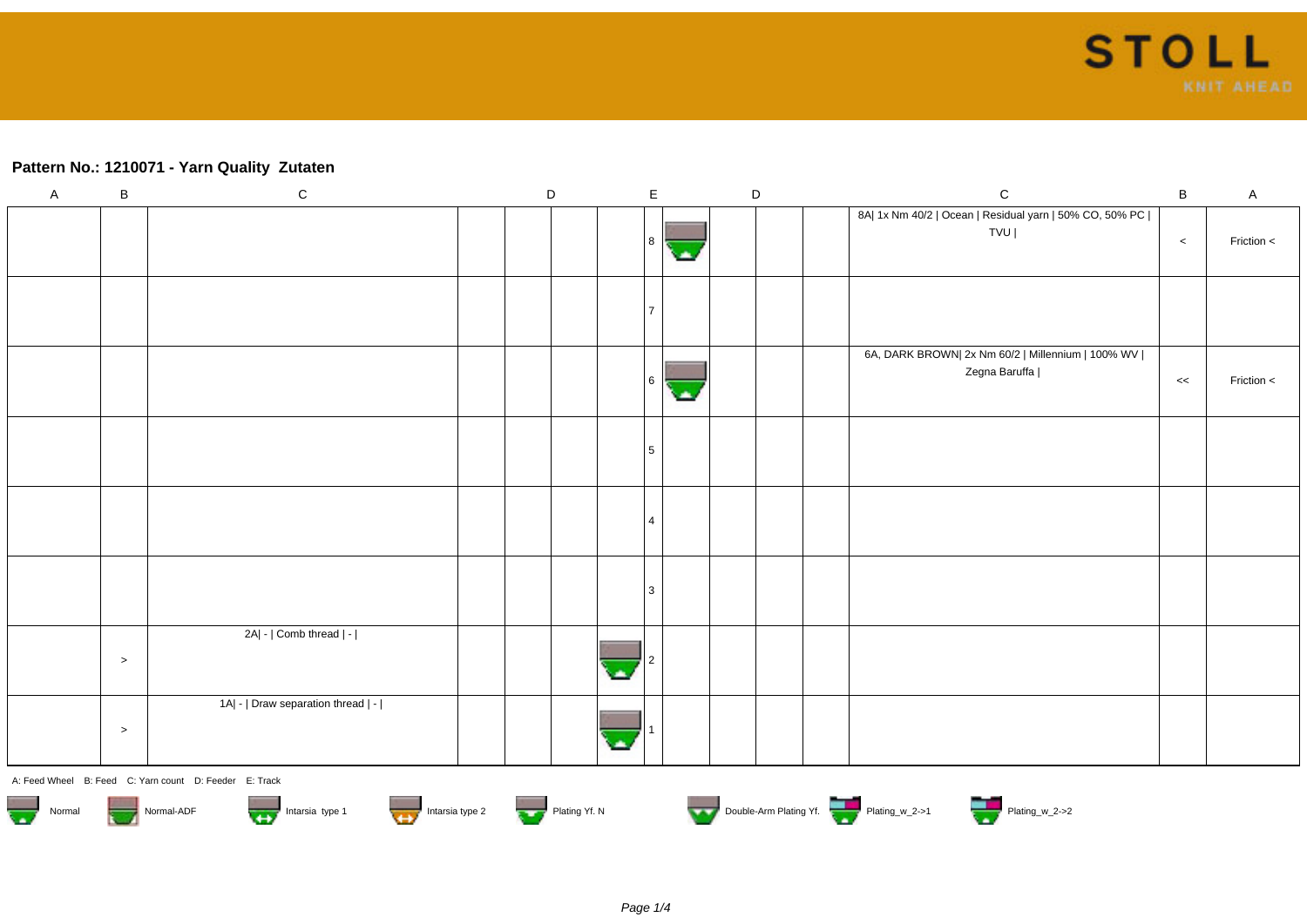## **Pattern No.: 1210071 - Yarn Quality V-Teil(e)**

| Α          | B                 | $\mathbf C$                                                  | D | E   | D                        | $\mathbf C$                                                          | B       | A              |
|------------|-------------------|--------------------------------------------------------------|---|-----|--------------------------|----------------------------------------------------------------------|---------|----------------|
|            |                   |                                                              |   | l 8 |                          | 8A  1x Nm 40/2   Ocean   Residual yarn   50% CO, 50% PC  <br>TVU     | $\,<\,$ | Friction <     |
| Friction > | $\boldsymbol{>>}$ | 7A, YELLOW  2x Nm 50   Shanty   88% VI, 12% PA   Igea        |   |     |                          |                                                                      |         |                |
|            |                   |                                                              |   | l 6 |                          | 6A, DARK BROWN  2x Nm 60/2   Millennium   100% WV  <br>Zegna Baruffa | <<      | Friction <     |
| Friction > | $\Rightarrow$     | 5A, BROWN  2x Nm 67   Glacé   70% CO, 30% PES   Sesia        |   |     |                          | 5B, BROWN  2x Nm 67   Glacé   70% CO, 30% PES   Sesia                | <<      | Friction <     |
| Friction > | $\,>$             | 4A, GOLD  1x Nm 13,5   Pepe   66% VI, 34% WV   Igea          |   |     | $\leftrightarrow$        | 4B, GOLD  1x Nm 13,5   Pepe   66% VI, 34% WV   Igea                  | $\,<$   | Friction <     |
| Friction > | $\,>$             | 3A, ORANGE  1x Nm 46   Image   80% VI, 20% PES  <br>Lineapiù |   |     |                          | 3B, ORANGE  1x Nm 46   Image   80% VI, 20% PES  <br>Lineapiù         | $\,<$   | Friction $\lt$ |
|            | $\,>$             | $2A$   - $ $ Comb thread $ $ - $ $                           |   |     | $\overline{\phantom{a}}$ | 2B, RED  2x Nm 67   Glacé   70% CO, 30% PES   Sesia                  | <<      | Friction $\lt$ |
|            | $\,>$             | 1A  -   Draw separation thread   -                           |   |     |                          |                                                                      |         |                |

A: Feed Wheel B: Feed C: Yarn count D: Feeder E: Track















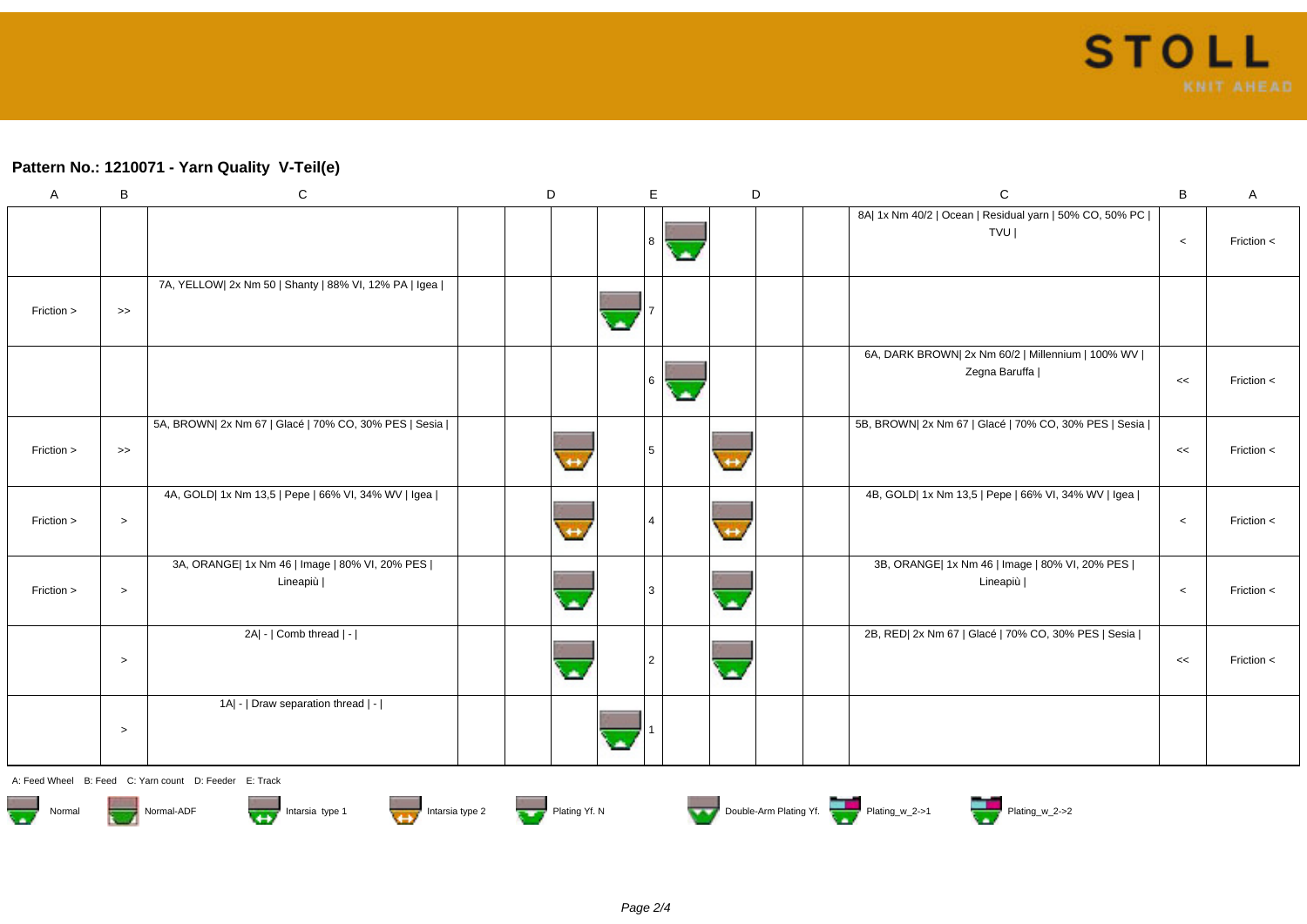## **Pattern No.: 1210071 - Yarn Quality R-Teil(e)**

| A          | B          | $\mathbf C$                                                  | D | E.             |                          | D | $\mathbf C$                                                          | B       | A              |
|------------|------------|--------------------------------------------------------------|---|----------------|--------------------------|---|----------------------------------------------------------------------|---------|----------------|
|            |            |                                                              |   | 8              |                          |   | 8A  1x Nm 40/2   Ocean   Residual yarn   50% CO, 50% PC  <br>TVU     | $\,<\,$ | Friction <     |
| Friction > | $\gt$      | 7A, RED  2x Nm 67   Glacé   70% CO, 30% PES   Sesia          |   |                |                          |   |                                                                      |         |                |
|            |            |                                                              |   | 6              |                          |   | 6A, DARK BROWN  2x Nm 60/2   Millennium   100% WV  <br>Zegna Baruffa | <<      | Friction $\lt$ |
| Friction > | $\,\gt{>}$ | 5A, BROWN  2x Nm 67   Glacé   70% CO, 30% PES   Sesia        |   | $5^{\circ}$    |                          |   | 5B, BROWN  2x Nm 67   Glacé   70% CO, 30% PES   Sesia                | $<<$    | Friction <     |
| Friction > | $\,>$      | 4A, GOLD  1x Nm 13,5   Pepe   66% VI, 34% WV   Igea          |   |                | $\leftrightarrow$        |   | 4B, GOLD  1x Nm 13,5   Pepe   66% VI, 34% WV   Igea                  | $\,<\,$ | Friction $\lt$ |
| Friction > | $\, >$     | 3A, ORANGE  1x Nm 46   Image   80% VI, 20% PES  <br>Lineapiù |   | 3              |                          |   | 3B, ORANGE  1x Nm 46   Image   80% VI, 20% PES  <br>Lineapiù         | $\,<$   | Friction <     |
|            | $\,>$      | 2A  -   Comb thread   -                                      |   | $\overline{2}$ | $\overline{\phantom{a}}$ |   | 2B, YELLOW  2x Nm 50   Shanty   88% VI, 12% PA   Igea                | <<      | Friction $\lt$ |
|            | $\,>$      | 1A  -   Draw separation thread   -                           |   |                |                          |   |                                                                      |         |                |

A: Feed Wheel B: Feed C: Yarn count D: Feeder E: Track